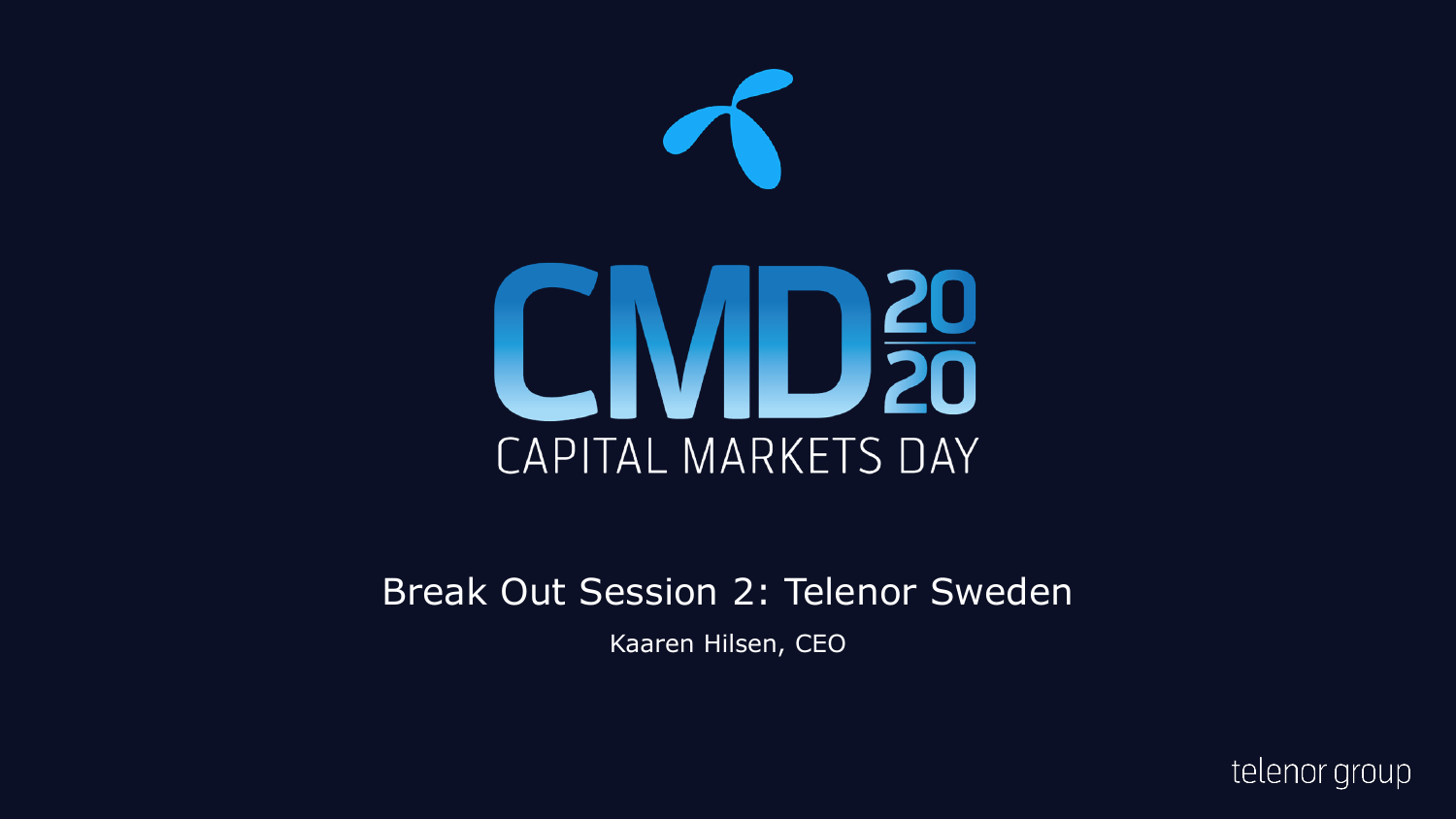## Telenor Sweden is the result of a series of acquisitions



1991 1992 1993 1994 1995 1996 1997 1998 1999 2000 2001 2002 2003 2004 2005 2006 2007 2008 2009 2010 2011 2012 2013 2014 2015 2016 2017 2018 2019 2020

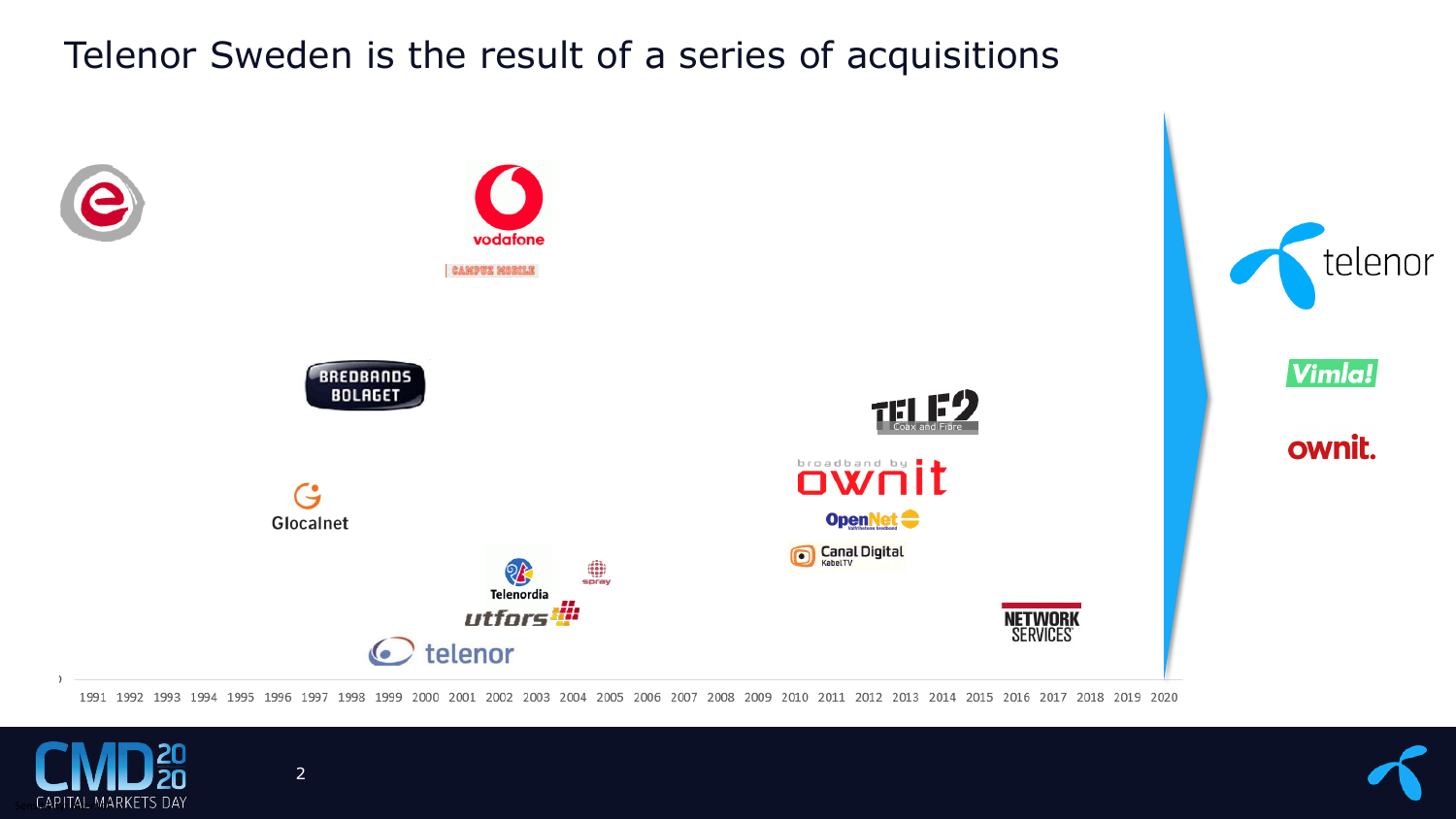#### Historically, value has been created by cost efficiencies



13,1 13,1 34,9 22,4 Telenor (2019) Telenor (2015) Telia (2015) Tele2 (12,6) Telia (2019) Tele2 (2019) Boxer (1,9) TDC (3,4) Com Hem (5,0) Tele 2 (2015) 22,9

Reported total revenues for Swedish operations (bnSEK)

37,3

*\*EBITDA BoI excl. effects of IFRS16*

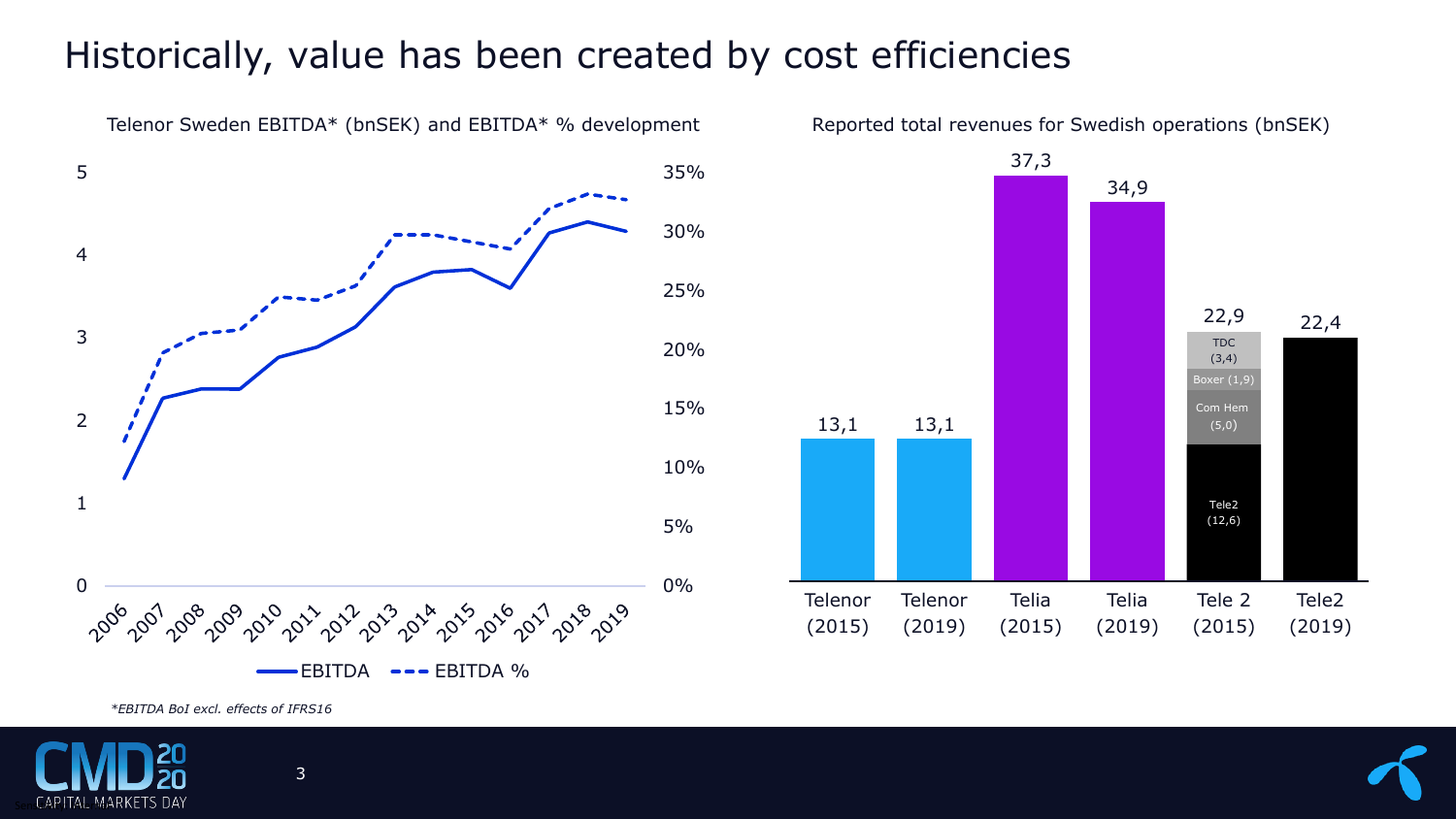### Current trends show the need for modernisation for future value creation



#### 2019 Telenor Revenue Market Shares and Core Markets ARPU Trends

- Continued ARPU-pressure within B2B
- Use of campaigns and discounts within B2C Mobile High End, but still good data monetization within B2C Low End
- EBITDA drop in Q4 driven by B2B and legacy decline

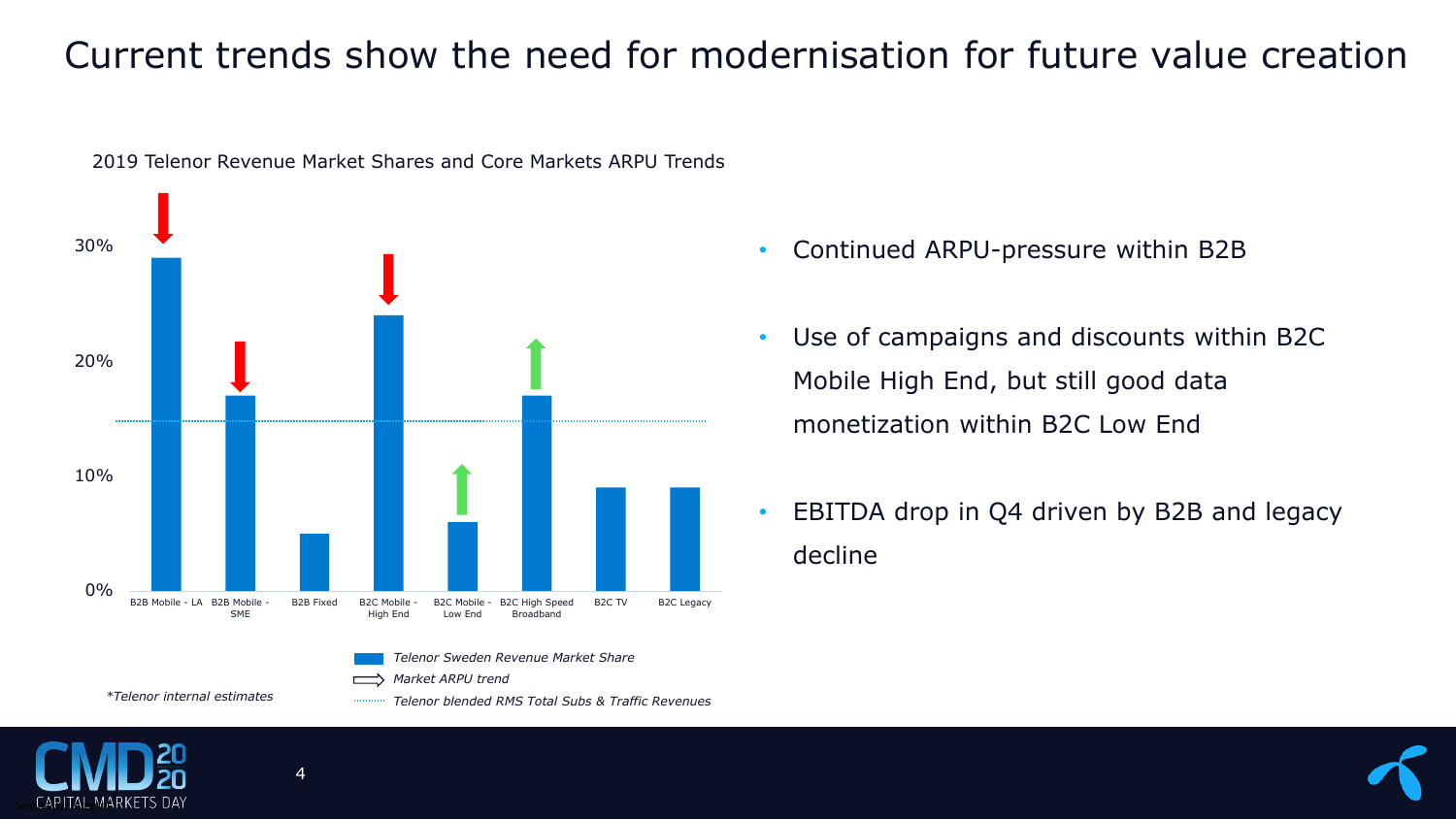# Telenor Sweden is in the midst of a major transformation journey

| Time                                                                                                                      | 2020                           | 2021                           | 2022                             | 2023                                |
|---------------------------------------------------------------------------------------------------------------------------|--------------------------------|--------------------------------|----------------------------------|-------------------------------------|
| Get back to growth                                                                                                        |                                | Protect value                  | <b>Back to growth</b>            |                                     |
| Make mobile network<br>Improve 4G user experience<br>Prepare for 5G launch and 3G sunset<br>a non-issue for our customers |                                |                                |                                  |                                     |
| Build a <b>platform</b> for smooth<br>customer journeys                                                                   | <b>Build B2C</b><br>foundation | Launch to B2C<br>customers     | Adapt to changing customer needs |                                     |
|                                                                                                                           | Prepare B2B<br>transformation  | <b>Build B2B</b><br>foundation | Launch to B2B<br>customers       | Adapt to changing<br>customer needs |

Transform our **way-of-work** *New operating model* MA